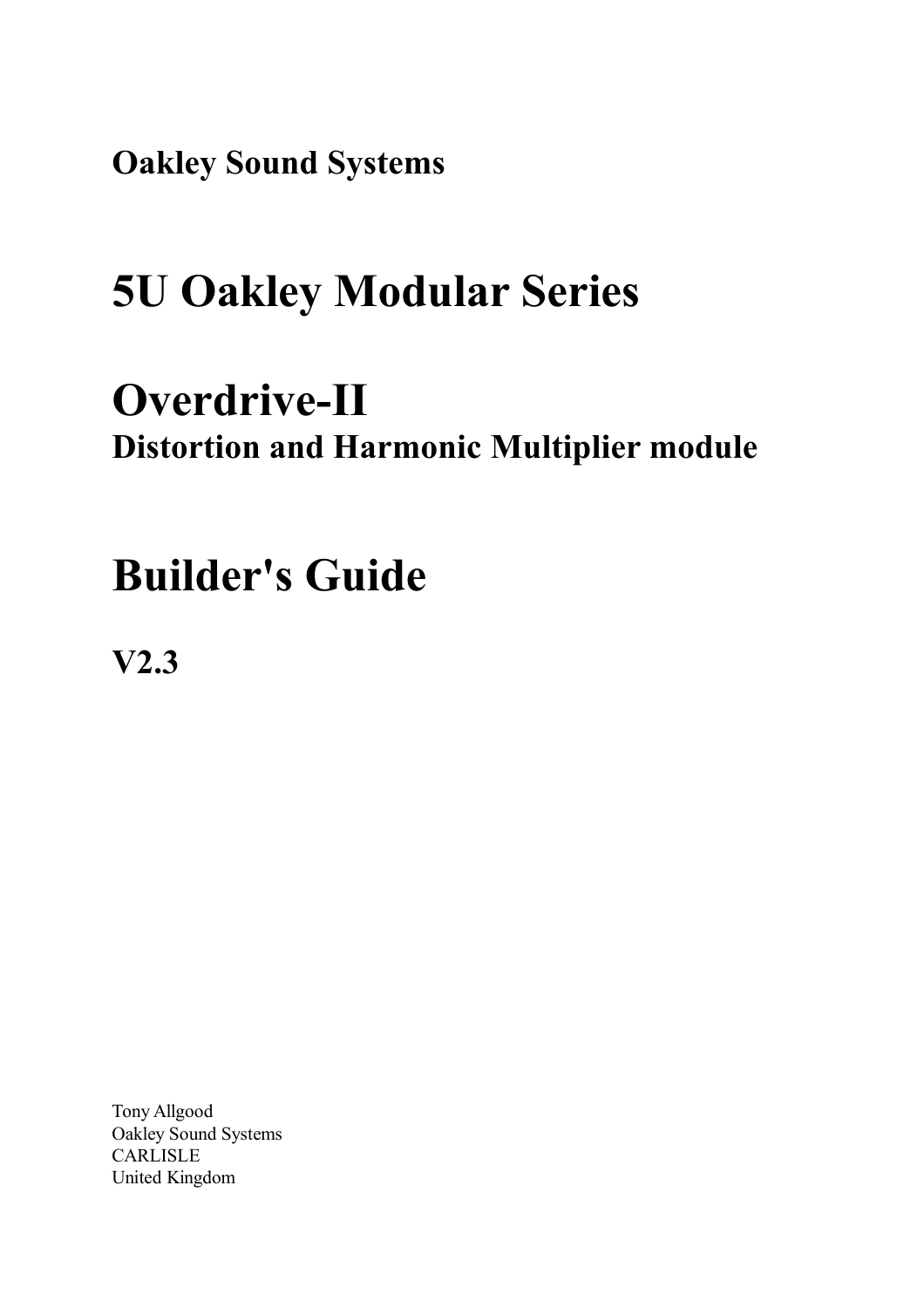# Introduction

This is the Project Builder's Guide for the issue 1 and issue 2 Overdrive-II 5U module from Oakley Sound.

This document contains a basic introduction to the board, a full parts list for the components needed to populate the board, a list of the various interconnections and a circuit description.

For the User Manual which contains a basic overview of the module, a summary of its operation, and a personal perspective from the author, please visit the main project webpage at:

http://www.oakleysound.com/overdrv.htm

For general information regarding where to get parts and suggested part numbers please see our useful Parts Guide at the project webpage or http://www.oakleysound.com/parts.pdf.

For general information on how to build our modules, including circuit board population, mounting front panel components and making up board interconnects please see our generic Construction Guide at the project webpage or http://www.oakleysound.com/construct.pdf.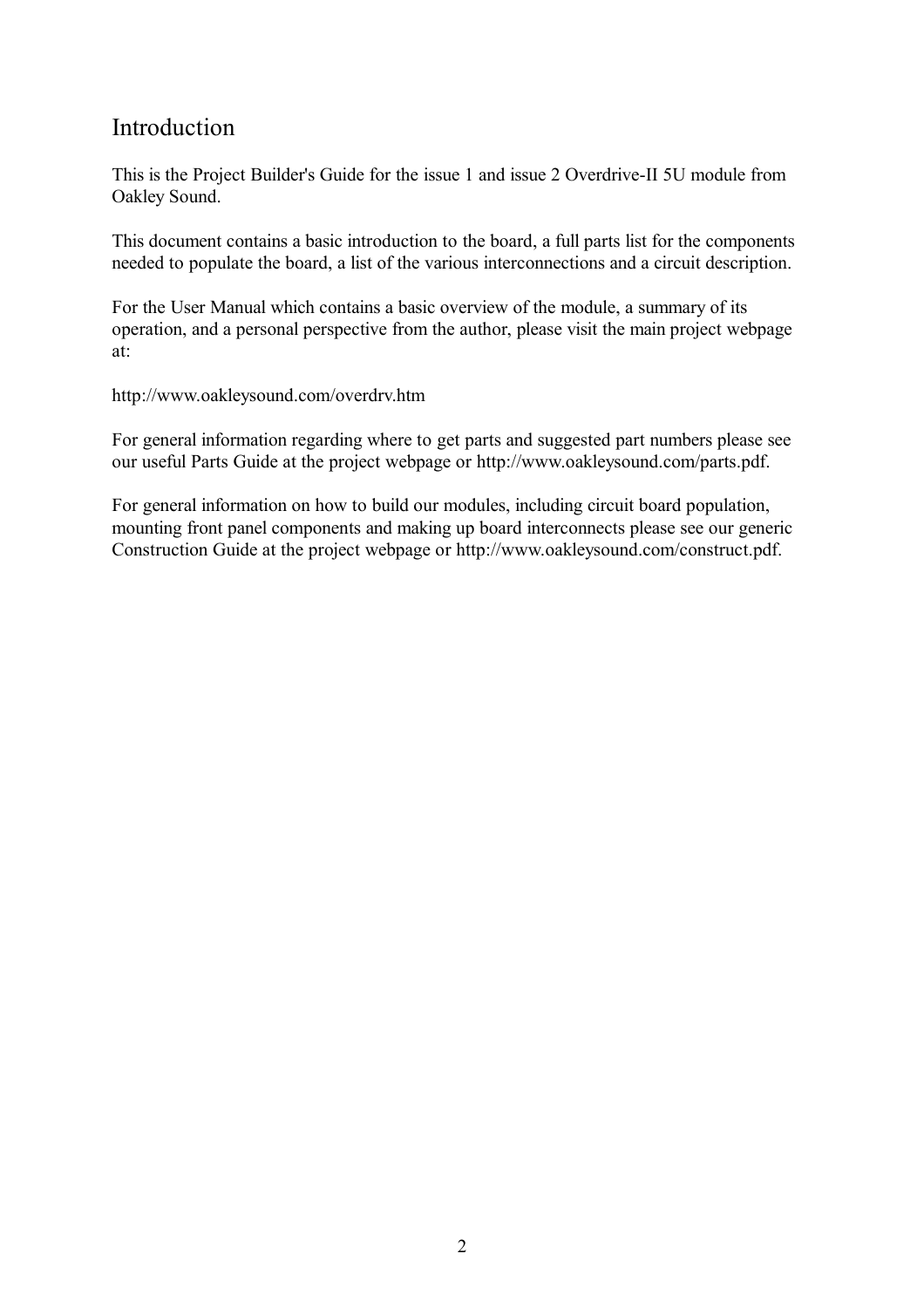# The Overdrive-II PCB

On the printed circuit board I have provided space for the five main control pots. If you use the specified 16mm Alpha pots and matching brackets, the PCB can be held very firmly to the panel without any additional mounting procedures. The pot spacing on this board is different to many of my older 5U modules, instead of 1.625" it is 1.375". Used in conjunction with smaller 20mm diameter knobs this still allows for an attractive module design and finger friendly tweaking.

The design requires plus and minus 15V supplies. The power supply should be adequately regulated. The current consumption is around 25mA. Power is routed onto the main PCB by either my standard four way 0.156" MTA156 type connector or the special five way Synthesizers.com MTA100 header. The four pins are +15V, ground, earth/panel ground, -15V. The earth/panel connection allows you to connect the metal front panel to the power supply's ground without it sharing the modules' ground line. More about this later.

The main PCB has four mounting holes for M3 bolts, one near each corner. These are not required for panel mounting if you are using the four 16mm pot brackets. The issue 1 board size is 71mm (deep) x 158mm (high). The issue 2 board size is 66mm (deep) x 158mm (high).

No socket board is available for this project. Since the module only uses two sockets it was not considered worthwhile to use a special board for this purpose.



*The original issue 1 Overdrive-II fitted to a natural finish Schaeffer MOTM format panel.*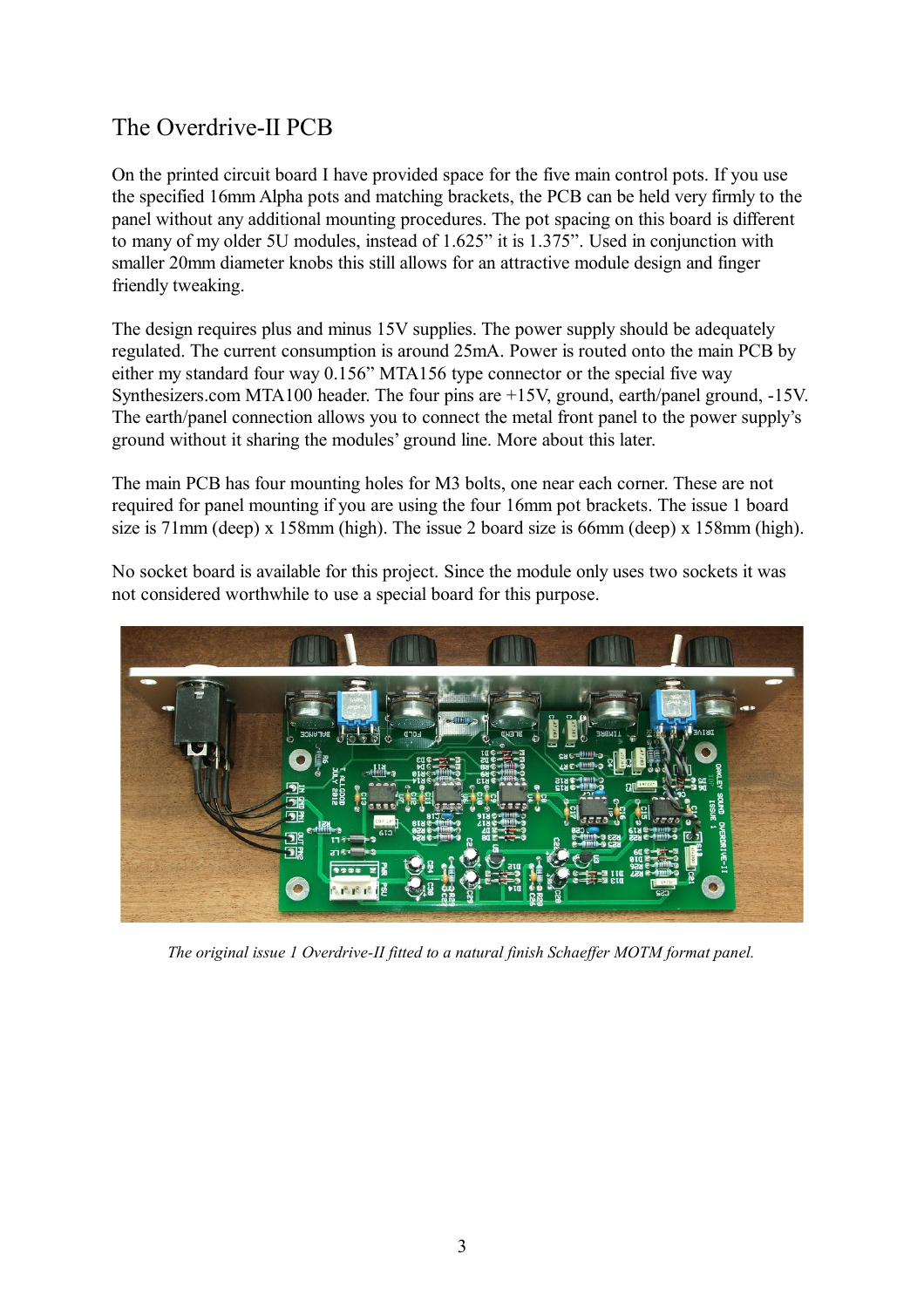# Circuit Description

The module is powered in the conventional way from a split rail of  $+/-15V$ . This comes in to the module via the 0.156" MTA connector PWR. L1 and L2 in conjunction with C24, 26, 27 and 30 provide high frequency filtering and decoupling. They essentially act to keep the power supply as free from noise as possible. The main overdrive and distortion circuitry is actually run from a lower +/-5V supply. This is generated in the usual, if somewhat overkill, fashion of using two three terminal regulators, U3 and U5. These generate a very stable quiet low noise split 5V rail which the more sensitive parts of the overdrive circuitry can run. R28 and C22, and their negative equivalent, R29 and C33, provide additional filtering and isolation from main 15V rails.

D11 to D14 provide discharge paths during power up and down cycles which could potentially harm the ICs on the circuit.

The input signal is split into two; one pathway going to the overdrive circuitry, the other going to the INPUT/BLEND switch. The input/blend switch determines whether the harmonic multiplier circuit receives its audio input from the input directly or the output of the overdrive circuit.

We will take a look at the overdrive circuitry first. This is top part of the schematic shown on page 1. The input signal is attenuated by an inverting amplifier block based around U2b (pins 6, 5 and 7). This circuit reduces the input signal to around a quarter and provides the following sections with a constant source impedance. Without this part of the circuit, the overdrive core and the blend pot may affect the source signal's integrity and cause unwanted distortion if you were using the Overdrive module in parallel with another module.

U2b's output is then split, one side going to the blend pot which will provide the 'dry' signal, and the other side going into the overdrive's core circuitry.

The core of the overdrive module is based around the same circuit as used in many guitar overdrive foot pedals. To my knowledge this type of design first appeared in the Ibanez Tubescreamer TS-808 pedal, but it also appears in other commercial pedals including the Boss OD-1 and SD-1, and other later Ibanez pedals. The TS-808 pedal has become something like the equivalent of the TB-303 in the guitar world and the original green units sell for a great deal of money. However, the basic circuit is actually quite simple and it is one that I have used in various home made pedals for some time.

There are great deal of DIY TS-808 clones out there and many of them will talk about the huge differences in using different diodes and types op-amps. I found that, for synthesiser use at least, the actual sonic differences due to the actual devices used are not quite as obvious as internet lore has decreed. However, I will leave it to the builder to experiment here and I am sure that the Oakley forum would be a great place to discuss your findings.

The key in the basic TS overdrive circuit is the usage of a standard non-inverting high gain opamp stage, U1a (pins 1, 2, 3), with two diodes in reverse parallel with the resistative feedback path. These diodes act to limit the voltage across the feedback resistor. These are shown in the schematic as D5 and D6. They can be switched in and out of the circuit with S1A, the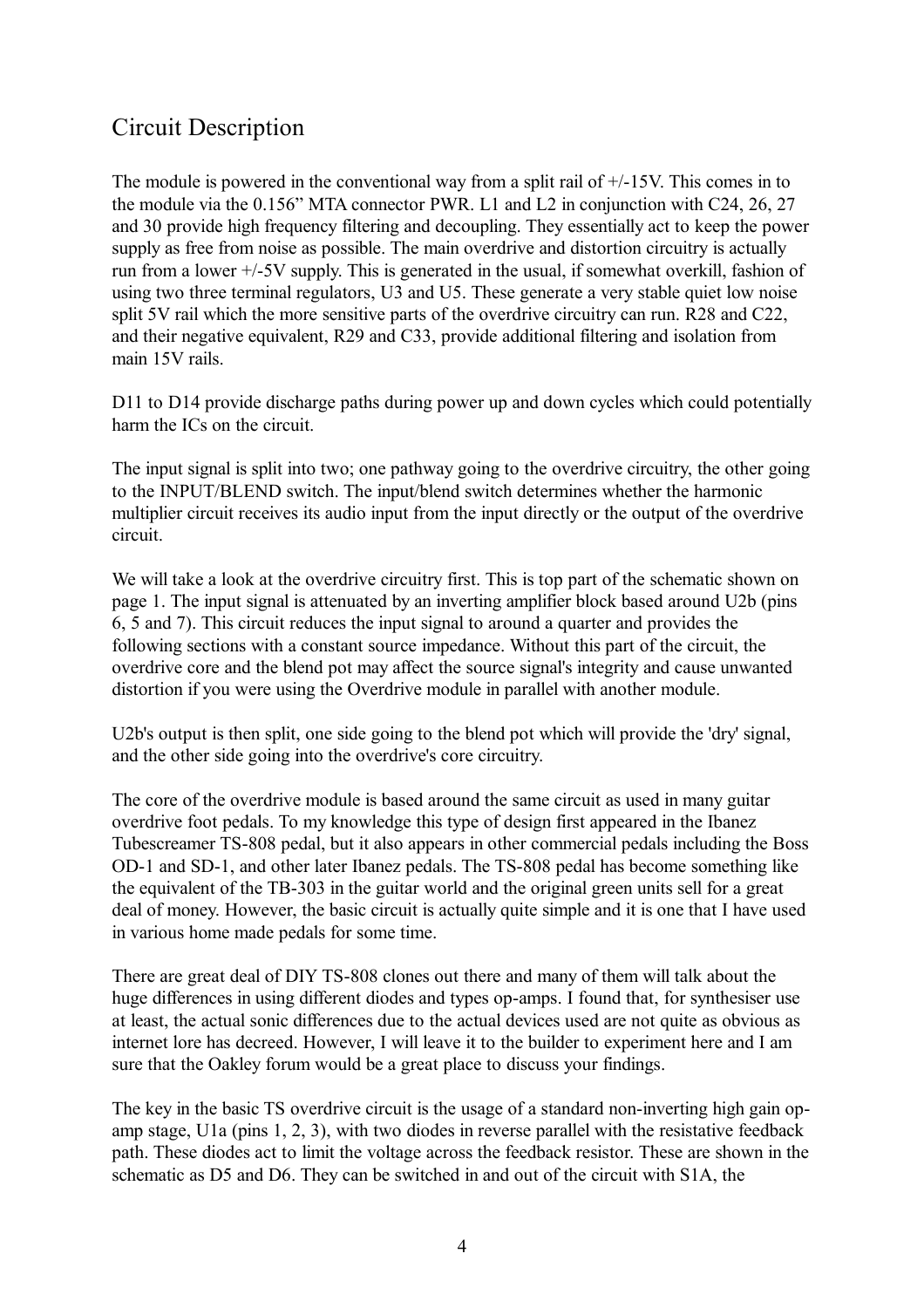soft/hard selection switch. Because they act upon the feedback voltage and not the output signal directly they do not behave as a traditional clipping circuit. In the latter any signal is simply limited to a set maximum or minimum voltage. This circuit is more subtle than that.

The gain of the op-amp non-inverting amplifier is set by the resistances within the feedback loop, but because of the way it works this is always more than or equal to one. That is, the output level is never less than the input. The exception to this is at very high frequencies when the op-amp reaches its operating limits. Ignoring the diodes for now, U1a has its passband gain set to a minimum of 11, via R2 and R3. The gain pot allows this gain to increase still further by increasing the feedback resistance. With the gain pot turned up full the maximum passband gain of the op-amp without the diodes is 111.

A diode will behave in such a way as to limit the positive voltage across it to no more than 0.6V. It does this by effectively changing its resistance depending on the voltage it has across it. Two diodes connected in reverse parallel, head to tail, tail to head, will seek to limit the voltage across them to +/-0.6V. D5 and D6 are connected to act like this.

So as the output level of U1a rises, either by turning up the gain pot or by applying a bigger input signal, so does the feedback voltage. Once the feedback voltage gets to beyond +0.6V or below -0.6V, the diodes start to conduct and the rise in output level is tempered. However, the gain of U1a cannot fall to below unity, so the diodes only appear to act on the amplified signal. Thus what we get at the output is a clipped amplified signal **plus** the original signal superimposed on it. This is the TS sound and it has great tonal characteristics.

I ought to add that a great part of the overdrive sound is also due to frequency shaping. C5 rolls off the gain at lower frequencies. C6 and the slew rate of the op-amp act to curtail high frequency components. It is these that set the width of passband, that area in which the opamp acts as an amplifier. In addition C3 will effectively block any DC signals to the amplifier.

The Oakley Overdrive has a major difference that the original TS doesn't have. We can switch out the diodes completely and allow U1a to become an unlimited high gain amplifier. But of course, everything has limits and this time the output is limited by the supply voltage to U1a. This is set by the  $\pm$ /-5V power supply and this causes the output to clip at around  $\pm$ 4V for positive excursions and -4V for the negative. The op-amp cannot produce any output signal higher than this.

However, when S1 switches out the two diodes in the feedback path, it also switches in, via S1B, two more reverse parallel diodes, D9 and D10. In conjunction with current limiter R19, these two diodes act as a traditional diode clipper and truncate the voltage across them to around +/-0.6V. This is the 'hard' mode and two different types of clipping are now possible in this mode. The diode clipping is apparent with high input signals with low gain, or low input signals with high gain. However, at high gains with medium to high input levels, both the opamp output limiting and diode clipping work together to give you a more pronounced effect.

Immediately after the diode clipping circuit there is some additional high frequency filtering, based around the actions of R26 and C21. This low pass filter reduces the harshness and gives a rounded tone to the sound. Coupled with the bass end roll-off of C5, the overall frequency response over the distortion sections is focussed on the mid-range part of the audio spectrum.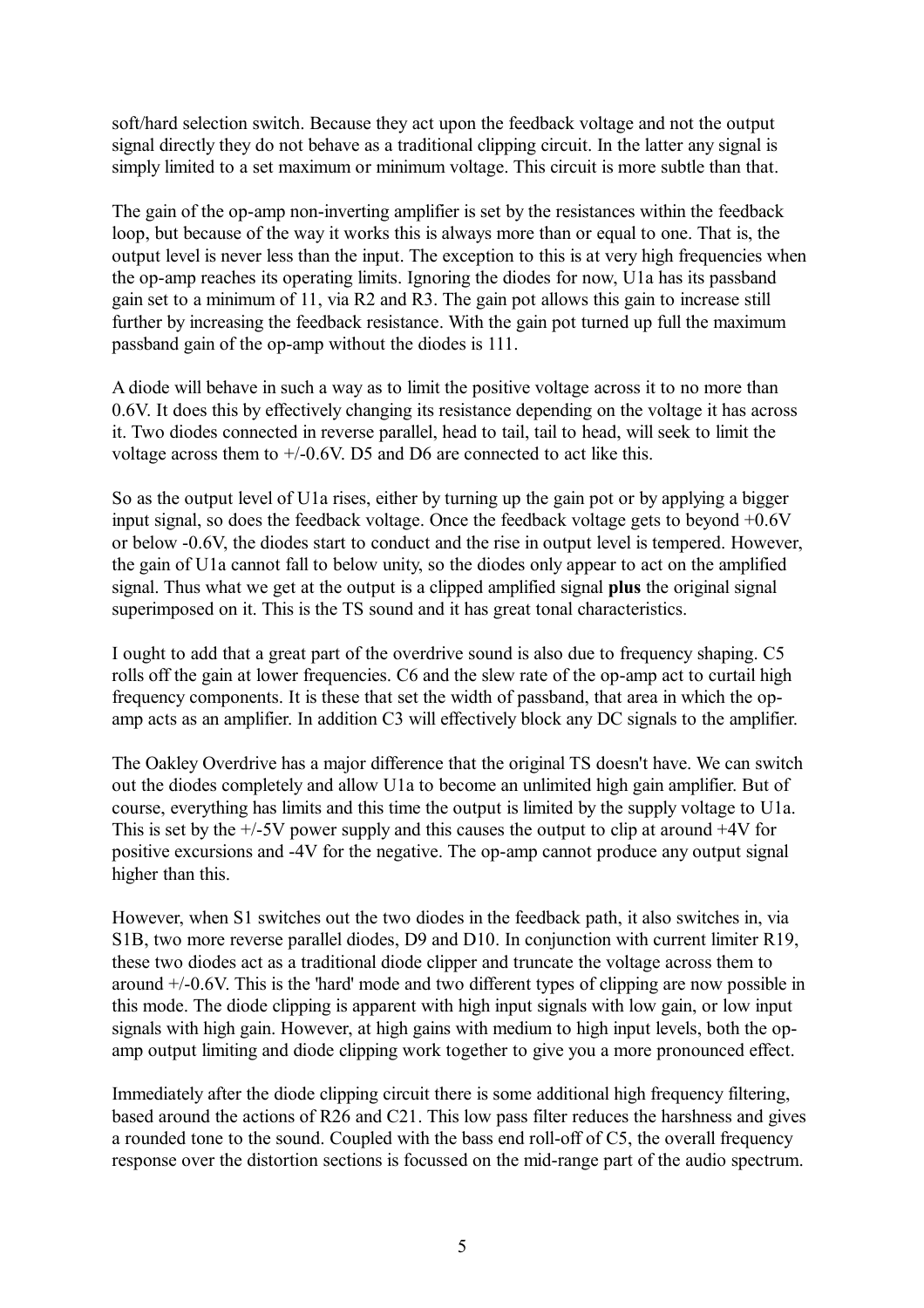The tone control is based around the classic TS and SD-1 design and is built around U1b. Its a simple circuit that works well in practice and produces enough tonal variation to be very useful. At the lowest setting of the Timbre pot C4 acts in conjunction with R19 to produce a single pole low pass filter. At the high end of the tone pot's travel, C4 now mostly acts in conjunction with the feedback resistor R22 and R5 and produces a shelving high pass filter. This boosts high frequencies and produces a much sharper sound. This is particularly apparent in the 'distortion' mode since this part of the circuit produces much more higher harmonics due to the more severe clipping affect.

The output of the tone control stage is fed to the other end of the blend pot. This is a simple arrangement that lets the user apportion the mix of distorted and straight-through signal. The relatively high impedance output of the wiper of balance pot would not be able to drive the next part of the circuit, so it is buffered and amplified by a simple inverting amplifier U2a. The output of U2a is called DRIVE\_OUT on the circuit diagram.

Drive out is fed to two places; one, to the in/blend switch, and two, to the balance pot. The latter allows the overdriven signal to be mixed with the output of the harmonic multiplier circuit much in the same way as the blend pot. U7b provides the buffering of the wiper voltage so that the output impedance of the module is set only by R21. This 1K resistor, found on many modules, limits the output current preventing instability with long cable connections and damage to U7b. It also allows you to directly connect the output to other module outputs within a multiple module. This serves then as a crude mixer where the resulting output is a sum of the two connected modules. Although once done quite a lot in the old days it is not terribly good practice as not all new modules feature such a resistor.

The harmonic multiplier is based around two dual op-amps, U4 and U6. The fold pot acts as a simple volume control with U7a serving as a standard voltage follower or buffer circuit. U7a ensures that the following wavefolding circuits are fed from a very low output impedance which would not be the case had we used the voltage available directly at the wiper of the fold pot.

There are two wavefolding stages in this harmonic multiplier. More stages were considered but for this particular module two was considered enough. Wavefolding can be done in a variety of ways but all rely on the basic principle of bending down the waveform peaks. This essentially means that the circuit's gain, like the overdrive circuitry described above, has a gain that varies with the input signal level. Unlike the overdrive circuit that simply reduces the gain at higher input signals, the wavefolder reverses the gain. That is, a positive going waveform is turned into a negative going one. If the input signal is large enough this mirroring of the waveform can even exceed the original signal level. If this new signal is now fed into another wavefolder circuit block then the mirrored parts of the waveform are mirrored once again. Each time there is a wavefolding action the sound radically changes and higher order harmonics are heard.

U6a and U4a make up the first wavefolding section. As far as I know this is the first time that wavefolding has been done this way. The circuit will produce a different sound than other methods such as the middle section of the Serge Wavemultiplier and the late Jürgen Haible's Wavefolder.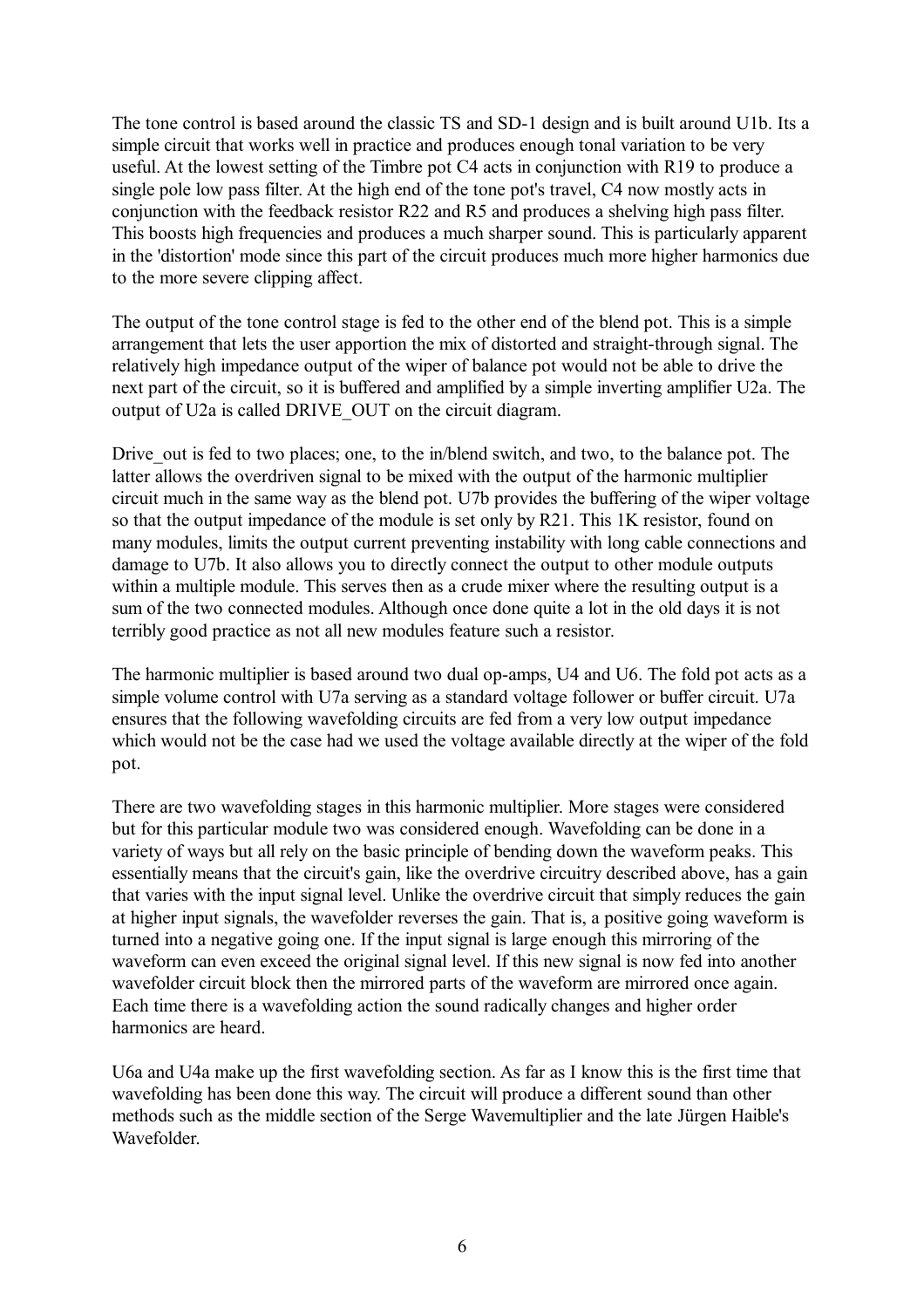The signal is split into two, one going into an inverting op-amp, U6a, of gain -6, and the other to a simple summing amplifier based around U4a. U6a has two 2.7V zener diodes in its feedback loop. This restricts the final output of U6a to +/-2.7V or thereabouts. The zeners do not act very strongly so the final output is gently squeezed as opposed to being clipped off sharply at 2.7V. Remember though that the signal is being amplified by -6 at this stage, so it only requires the input signal to reach  $+/-0.25V$  before the output shows signs of being clipped.

Being an inverting amplifier the output of U6a is not only restricted but also inverted. This is important as the signal is now added to the original input signal by the inverting summing circuit of U4a. Note the resistor values of R9 and R8. The restricted output from U6a, some six times higher than it was, is now reduced by a factor of two thirds by the summing amplifier. So the overall gain of the signal going through U6a and U4a is +4. The original signal is inverted in the summing stage and it has a gain of -2. The overall effect is therefore a signal gain of  $+2$  at signal levels below  $+/-0.25V$  and  $-2$  at all signals above  $+/-0.25V$ . This change in the polarity of the gain that is dependant on the signal level produces the required wavefolding action.

D1 and D2 provide additional restriction of the output first stage of wavefolding. These two diodes gently clip the output of U4a to +/-3.3V. This prevents very loud input signals from overfolding. This is what I call what happens when the folded parts of the waveform become so much greater than the input signal as to drown out the effects of the folding.

The second stage of wavefolding is done with a similar circuit to the first. This time we do not need the overfolding diodes as it only needs to be done in the first stage. The second stage output from U6b is AC coupled into the balance pot by C19. C19 prevents any DC signals from reaching the balance pot and causing unpleasant crackling as the pot is turned.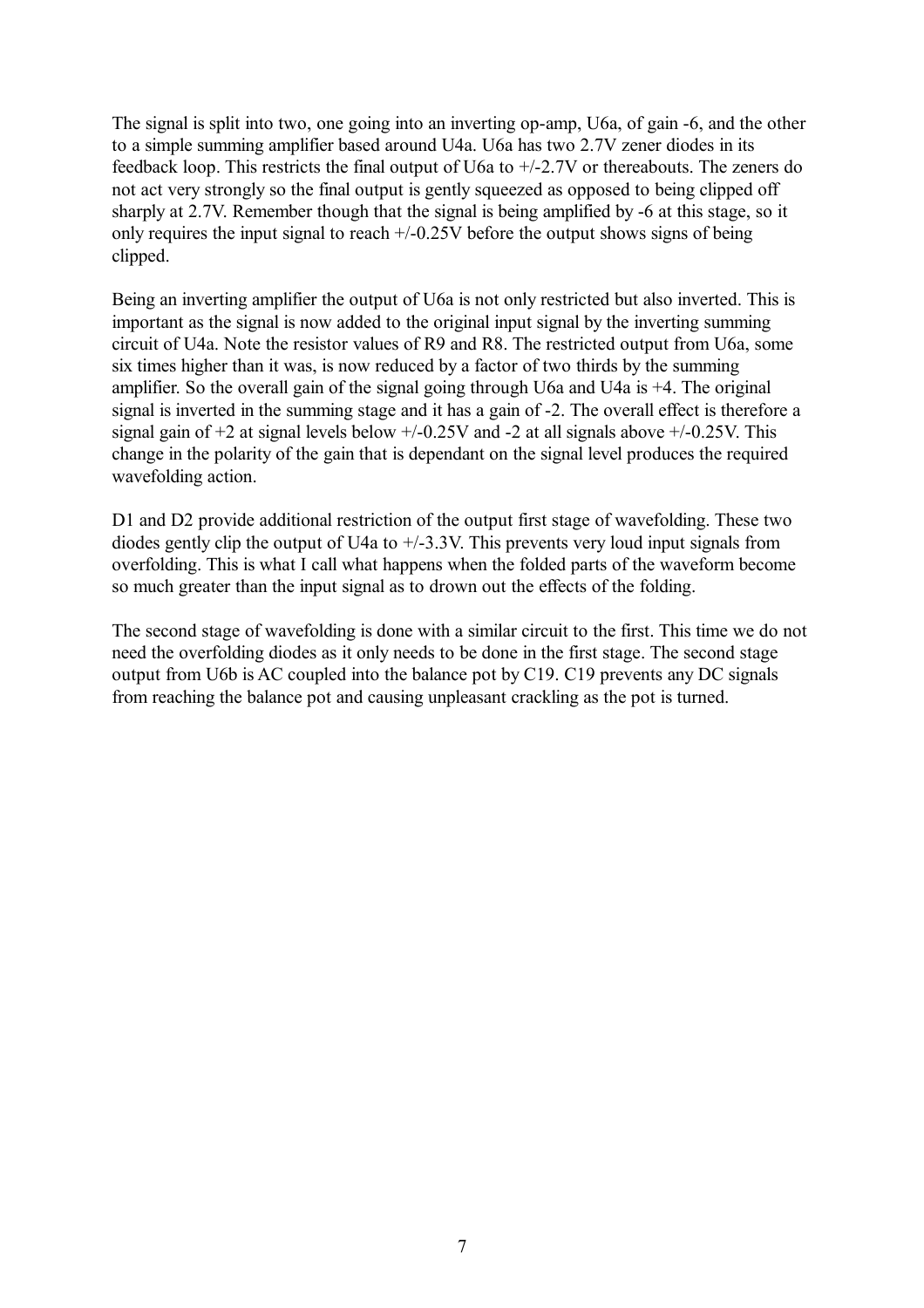# Overdrive-II issue 1 Parts List

For general information regarding where to get parts and suggested part numbers please see our useful Parts Guide at the project web page or http://www.oakleysound.com/parts.pdf.

The components are grouped into values, the order of the component names is of no particular consequence.

A quick note on European part descriptions. R is shorthand for ohm. K is shorthand for kiloohm. R is shorthand for ohm. So 22R is 22 ohm, 1K5 is 1,500 ohms or 1.5 kilohms. For capacitors:  $1uF =$  one microfarad =  $1000nF =$  one thousand nanofarad.

To prevent loss of the small '.' as the decimal point, a convention of inserting the unit in its place is used. eg. 4R7 is a 4.7 ohm, 4K7 is a 4700 ohm resistor, 6n8 is a 6.8 nF capacitor.

#### **Resistors**

1% 0.25W or 0.4W metal film resistors are recommended.

| 47R             | R <sub>28</sub> , R <sub>29</sub>                                                                      |
|-----------------|--------------------------------------------------------------------------------------------------------|
| 220R            | R <sub>5</sub>                                                                                         |
| 1K              | R <sub>3</sub> , R <sub>22</sub> , R <sub>21</sub>                                                     |
| 1K <sub>5</sub> | R <sub>19</sub>                                                                                        |
| 3K <sub>3</sub> | R1                                                                                                     |
| 10K             | R <sub>11</sub> , R <sub>2</sub>                                                                       |
| 11K             | R <sub>17</sub> , R <sub>10</sub> , R <sub>8</sub>                                                     |
| 15K             | R <sub>27</sub>                                                                                        |
| 22K             | R <sub>24</sub> , R <sub>13</sub>                                                                      |
| 27K             | R <sub>23</sub>                                                                                        |
| 33K             | R <sub>4</sub> , R <sub>26</sub> , R <sub>20</sub> , R <sub>7</sub> , R <sub>9</sub> , R <sub>16</sub> |
| 68K             | R14                                                                                                    |
| 100K            | R <sub>12</sub> , R <sub>25</sub>                                                                      |
| 110K            | R18                                                                                                    |
| 360K            | R <sub>6</sub> , R <sub>15</sub>                                                                       |

#### **Capacitors**

| 100nF axial multilayer ceramic | C8, C17, C26, C16, C15, C12, C27, C9, C14, C11, C10,<br>C <sub>13</sub> |
|--------------------------------|-------------------------------------------------------------------------|
| 10pF 2.5mm C0G ceramic         | C <sub>7</sub> , C <sub>20</sub>                                        |
| 47pF 2.5mm C0G ceramic         | C <sub>18</sub> , C <sub>6</sub>                                        |
| 47nF, 100V polyester           | C <sub>21</sub>                                                         |
| 150nF, 63V polyester           | C <sub>25</sub>                                                         |
| 220nF, 63V polyester           | C <sub>4</sub> , C <sub>5</sub>                                         |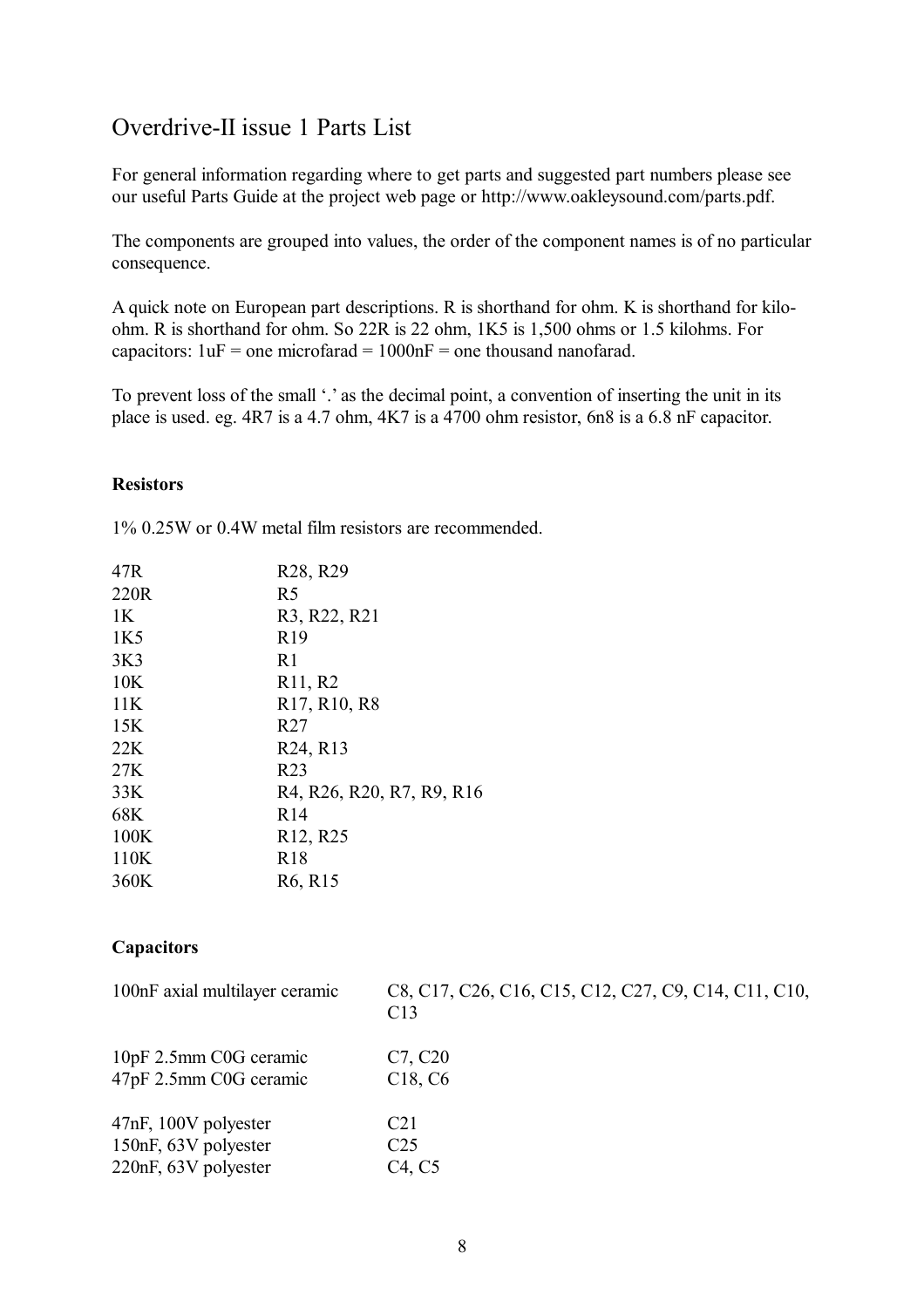| 470nF, 63V polyester  | C1, C3, C2, C19                                                                                           |
|-----------------------|-----------------------------------------------------------------------------------------------------------|
| 2u2, 63V electrolytic | C <sub>22</sub> , C <sub>29</sub> , C <sub>23</sub> , C <sub>28</sub> , C <sub>30</sub> , C <sub>24</sub> |

#### **Discrete Semiconductors**

| 1N4148 silicon diode   | D5, D6, D9, D10, D11, D12, D13, D14 |
|------------------------|-------------------------------------|
| 2.7V 400mW zener diode | D1, D2, D3, D4, D7, D8              |

## **Integrated Circuits**

| 78L05 5V 100mA regulator  | U3           |
|---------------------------|--------------|
| 79L05 -5V 100mA regulator | U5           |
| OP275G dual op-amp        | UI1          |
| OPA2134PA dual op-amp     | $_{\rm II7}$ |
| TL072CN dual FET op-amp   | U2, U4, U6   |

There is some scope for using different op-amps to those I have suggested. However, the ones I have chosen are stable and sound good.

IC sockets are to be recommended. You need five 8-pin DIL sockets.

## **Potentiometers (Pots)**

All pots Alpha 16mm PCB mounted types

| 10K linear        | <b>TIMBRE</b>               |
|-------------------|-----------------------------|
| 47K or 50K linear | <b>BALANCE, BLEND, FOLD</b> |
| $100K \log$       | <b>DRIVE</b>                |

Four 16mm pot brackets.

#### **Switches**

One single pole ON-ON (SPDT) toggle switch is required for the IN/BLEND selection.

One double pole ON-ON (DPDT) toggle switch is required for the HARD/SOFT selection.

Both switches are mounted on the panel and wired to the board with fly wires – see later for details.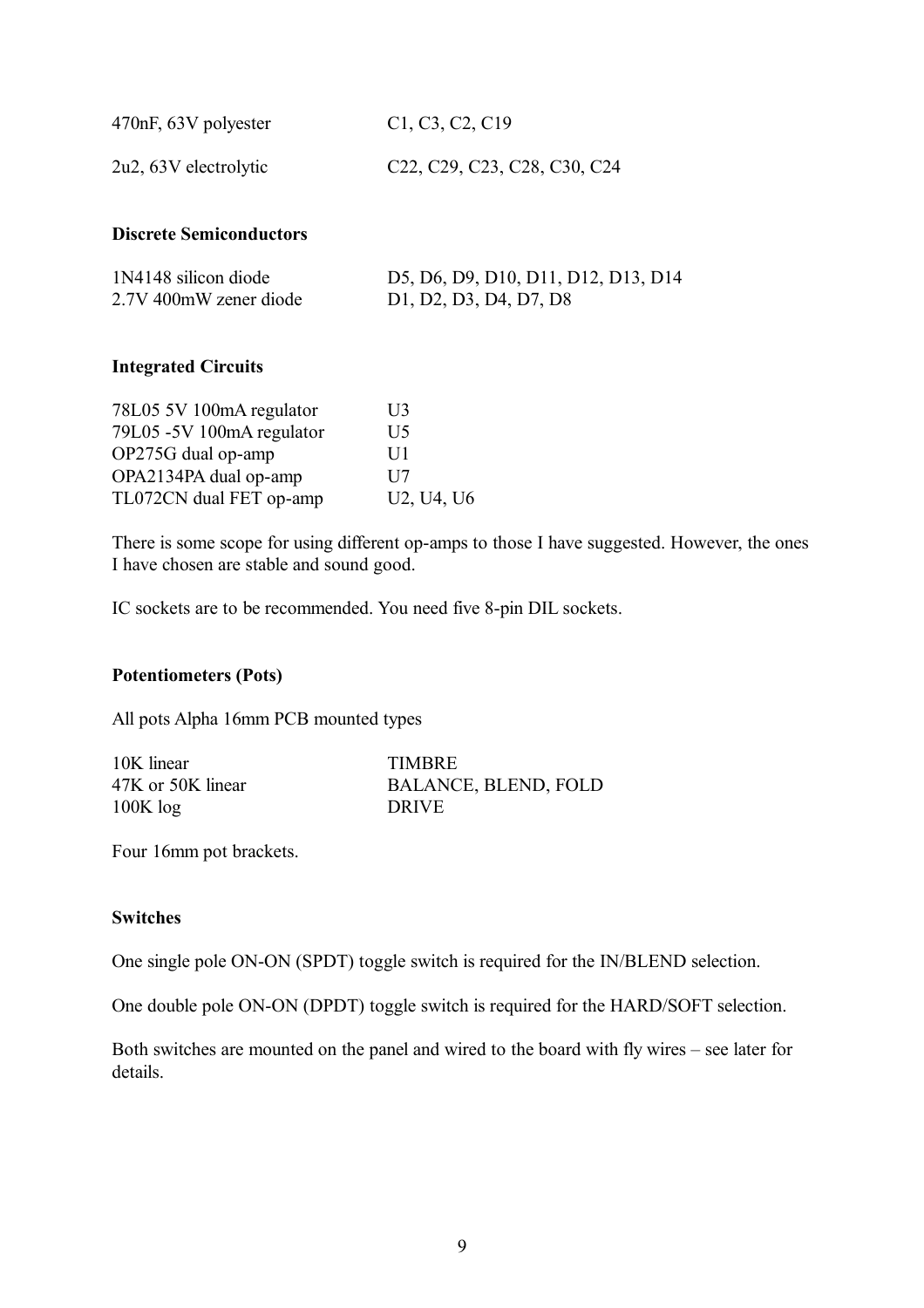## **Miscellaneous**

| Leaded axial ferrite beads | L1. L2     |                                 |
|----------------------------|------------|---------------------------------|
| MTA1564 way header         | <b>PSU</b> | $-$ Oakley/MOTM power supply    |
| MTA100 6-way header        | <b>PWR</b> | - Synthesizers.com power supply |

## **Other Parts Required**

Switchcraft 112APC 1/4" sockets Two off mounted on panel

Five 20mm knobs.

Around 2m of insulated multistrand hook up wire for the switch and socket connections.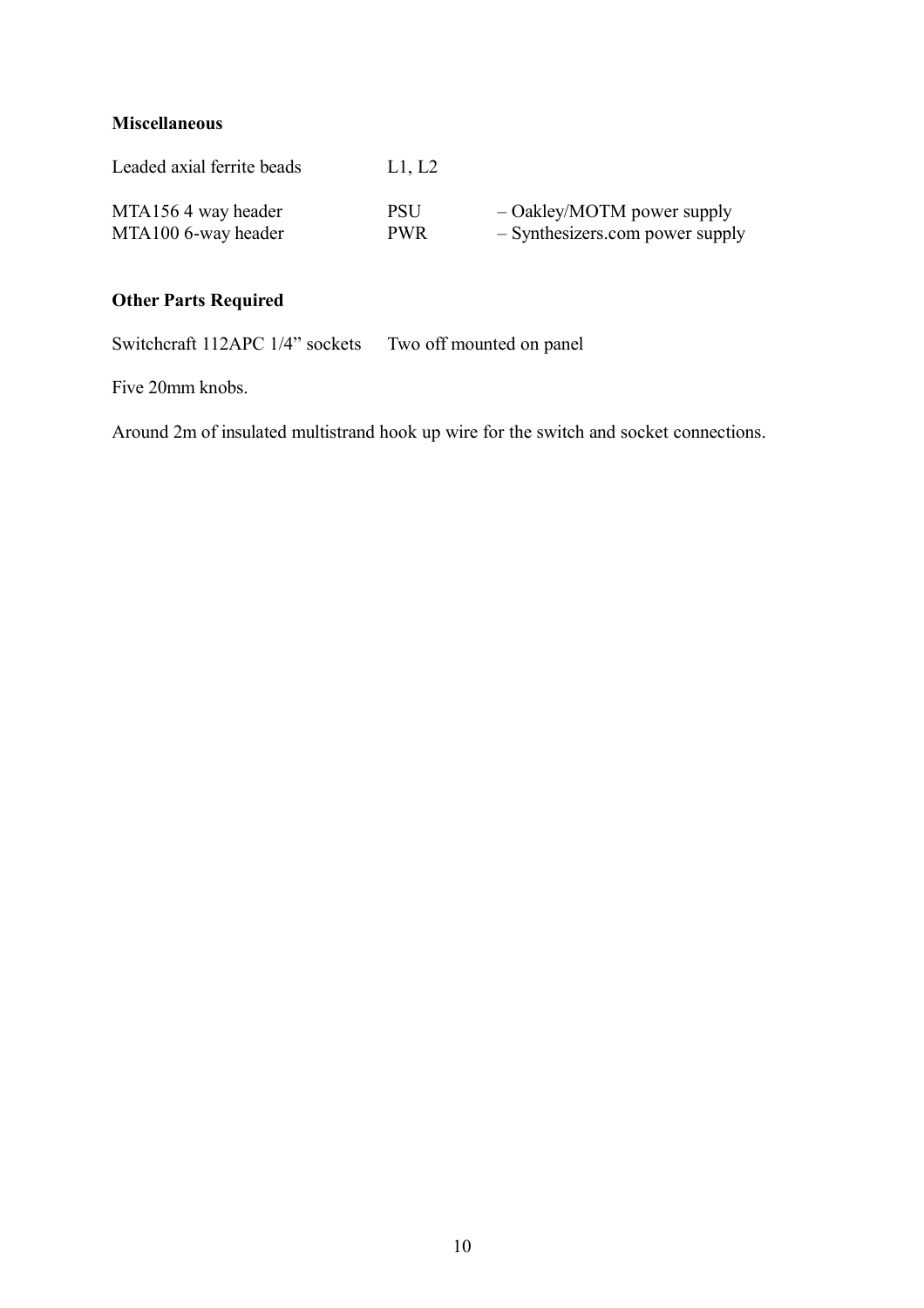## **Connections**

## **Power connections – MOTM and Oakley**

The PSU power socket is 0.156" Molex/MTA 4-way header. Friction lock types are recommended. This system is compatible with MOTM systems.

| Power                  | <b>Pin number</b> |
|------------------------|-------------------|
| $+15V$                 |                   |
| Module ground $(0V)$ 2 |                   |
| Socket ground          | 3                 |
| $-15V$                 |                   |

Pin 1 on the I/O header has been provided to allow the ground tags of the jack sockets to be connected to the powers supply ground without using the module's 0V supply. Earth loops cannot occur through patch leads this way, although screening is maintained. Of course, this can only work if all your modules follow this principle.

It's worth filling the empty holes of the PWR pads with solder.

## **Power connections – Synthesizers.com**

The PWR power socket is to be fitted if you are using the module with a Synthesizers.com system. In this case you should not fit the PSU header. The PWR header is a six way 0.1" MTA, but with the pin that is in location 2 removed. In this way location 3 is actually pin 2 on my schematic, location 4 is actually pin 5 and so on.

| Power                  | <b>Location number</b> | <b>Schematic Pin number</b> |
|------------------------|------------------------|-----------------------------|
| $+15V$                 |                        |                             |
| Missing Pin            |                        |                             |
| $+5V$                  |                        |                             |
| Module ground $(0V)$ 4 |                        |                             |
| $-15V$                 |                        |                             |
| Socket ground *        |                        |                             |

+5V is not used on this module, so location 3 (pin 2) is not actually connected to anything on the PCB.

If fitting the PWR header and using it with a standard MU power distribution system, you will also need to connect together the middle two pads of the PSU header on the main board. This link connects the socket and panel ground with the module ground. Simply solder a solid wire hoop made from a resistor lead clipping, or bit of solid core wire, to join to the two middle pads of PSU.

\* Issue 2 boards now connect the unused pin 6 of the MU connector to socket ground. With the link on PSU not fitted, and using an Oakley MU Dizzy distribution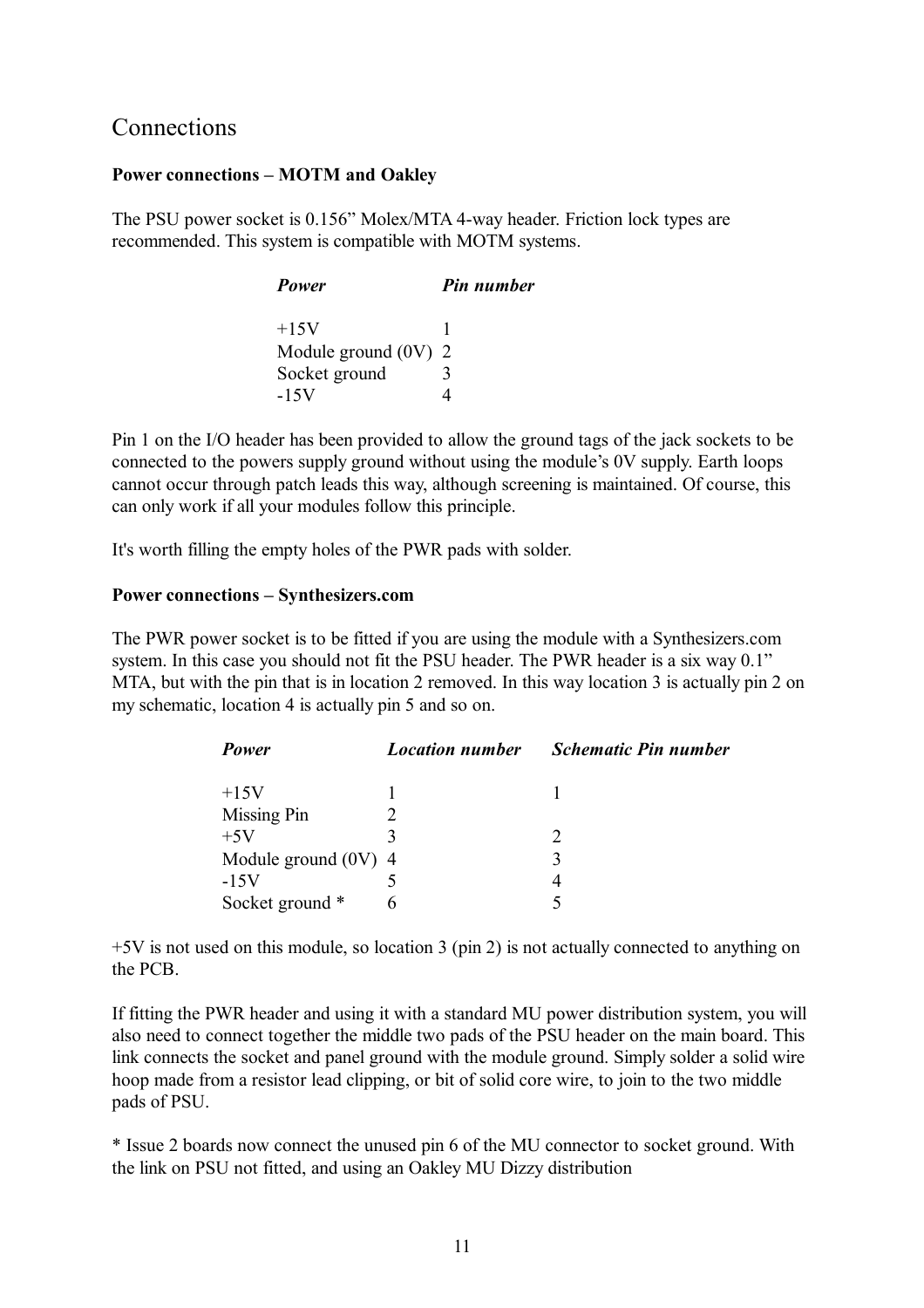## **Wiring the sockets**

If you have used Switchcraft 112 sockets you will see that they have three connections. One is the earth tag, one the bevelled edge. One is the signal tag which will be connected to the tip of the jack plug when it is inserted, its marked with a small T. The third tag is the normalised tag, or NC (normally closed) tag, and is marked T/S presumably standing for 'tip/switched'. The NC tag is internally connected to the signal tag when a jack is not connected. This connection is automatically broken when you insert a jack. In the Overdrive-II module we will be using the NC lug on the INPUT socket to short out the input line to ground when there is no jack inserted.

Connect, with a piece of insulated wire, the following tags on each socket to the respective pad on the PCB:

| <b>Socket Name</b> | Tag type       | <b>PCB</b> pad name |
|--------------------|----------------|---------------------|
| <b>INPUT</b>       | Signal         | IN                  |
| <b>INPUT</b>       | N <sub>C</sub> | <b>GND</b>          |
| <b>INPUT</b>       | Earth          | PN1                 |
| <b>OUTPUT</b>      | Signal         | <b>OUT</b>          |
| <b>OUTPUT</b>      | Earth          | PN2                 |

There is no connection made to the NC tag on the output socket.



*I have used black heatshrink tubing to act as a strain relief for the wiring to the sockets.*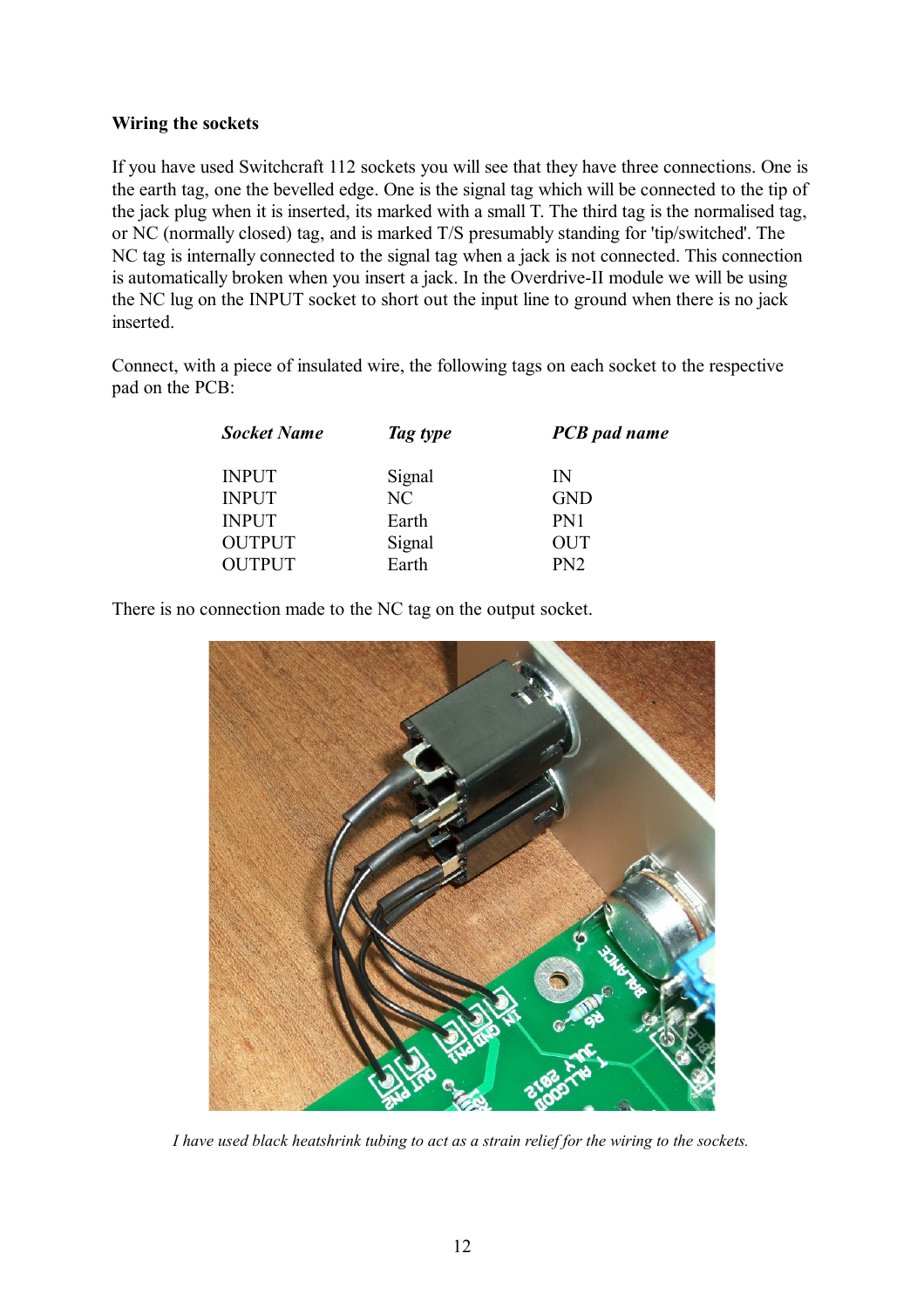## **Wiring the Switches**

You have two switches to wire up. One of them is relatively straightforward and uses a SPDT switch, the other uses a DPDT switch and is slightly more complex. Let's get the hard one out of the way first.



*This is an APEM double pole double throw on-on toggle switch. Note the twisted wire pairs connecting the PCB to the switch.*

The first thing you need to do is to make up some twisted pairs of wires. These will be used to connect each pole of the hard/soft switch to the board. A twisted pair is exactly that, two wires twisted together to form a simple cable. The best way to make a twisted pair is to use a hand drill or slow moving battery powered drill. Take two one metre lengths of coloured insulated multistrand wire and tie them to something fixed like a door handle. Did he say door handle? I did, but you can be professional and use a bench vice if you wish.

Straighten the wire out and push the two free ends into a chuck of the drill. Now hold the drill so that the wire is horizontal and fairly taught. Both wires should be the same length, if not, make sure they are. Now let the drill slow spin and the wires will twist together neatly. Don't make it too tight, but don't put too few turns on it either. Practice makes perfect as they say. You should be warned that when you release the wire, it tends to curl up a bit, but this is fine and you should have a nice twisted pair to work with.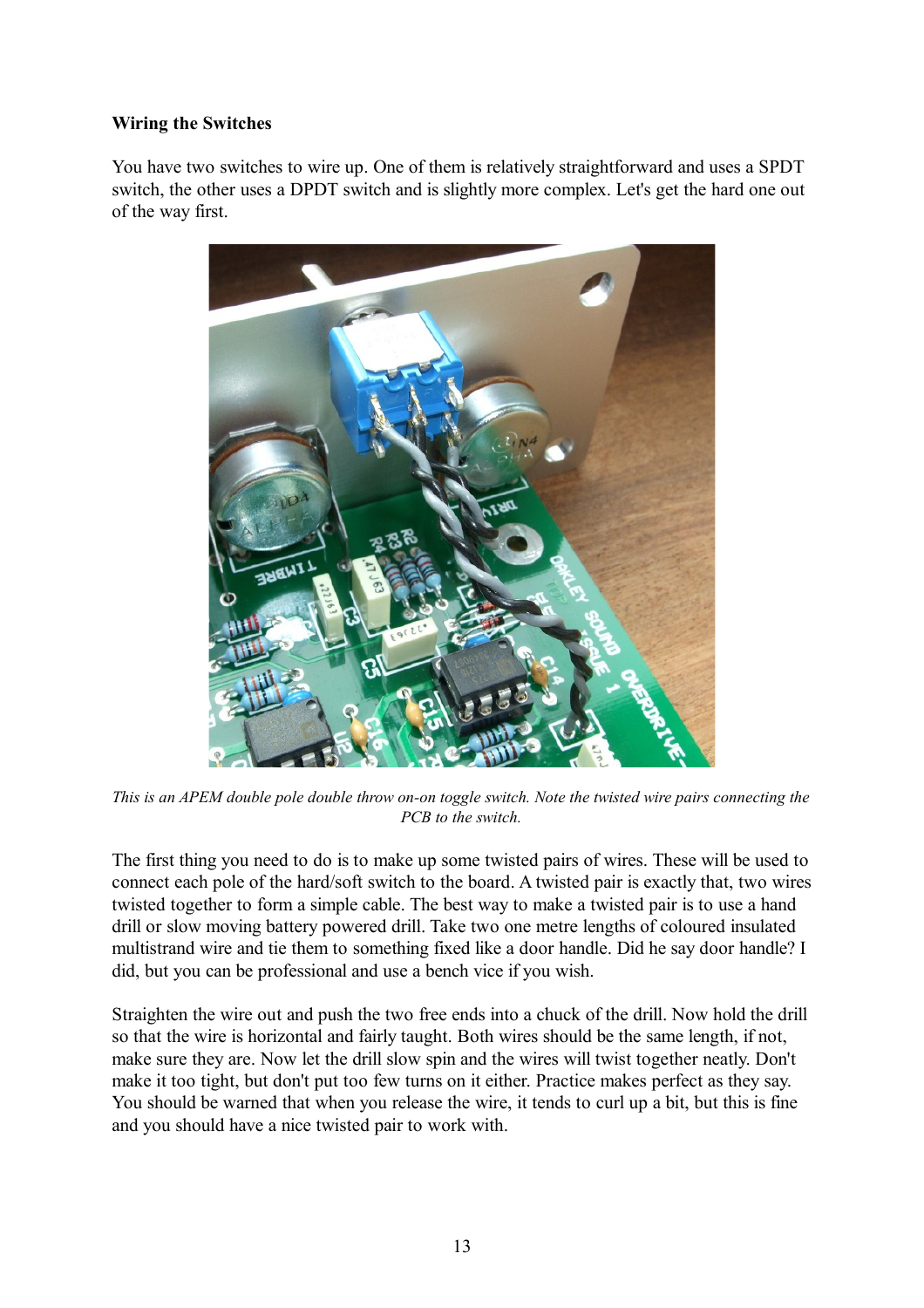You need to cut your new cable into two small pieces that will allow the switch to be connected to the board. If you are using the suggested front panel, then you will be fitting your switch so that the toggle moves up and down. Lay the module flat so that the front panel is facing away from you and the board is facing upwards lying flat on the work surface. Your fitted switch will have two sets of three contacts, and these will now be lying horizontally. The wiper contacts of the switch are the two middle pins, one above the other.

Let us wire the bottom set of contacts first. These are to be connected to the pads on the board named S1A. Solder both wires of one of the twisted pairs to the pad S1A. There are two pads, so that each wire is connected to its own solder pad. The other end of your pair should now be soldered to the switch. But you have three contacts and only two wires in your pair. Solder one of the wire ends, it doesn't matter which, to the right hand tag of the bottom row of contacts. Then solder the remaining one to the middle tag.

Now let us wire the top set of contacts. These are to be connected to the pads on the board named S1B. Solder both wires of the other twisted pair to the pad S1B. Again, there are two pads, so that each wire is connected to its own solder pad. The other end of this twisted pair should now be soldered to the switch. This time we are using a different part of the switch. So solder one of the wire ends, again it doesn't matter which, to the middle tag of the top row of contacts. Then solder the remaining one to the left hand tag.

You can now use a couple of cable ties to hold the two twisted pairs together for neatness.

The second switch is relatively easy to wire up. I use solid core tinned copper wire instead of insulated wire. Simply wire each solder tag of the switch to the empty solder pad directly below it. I normally bend the wire at one end into a hook and place the straight end into the PCB pad's hole. I then loop the hooked end around the switch tang and squash the hook into place before soldering it. The solder pad on the board can then be soldered from the underside and the excess wire on snipped off.



*The 'in/blend' switch can be wired with either insulated wire or solid core wire as shown above.*